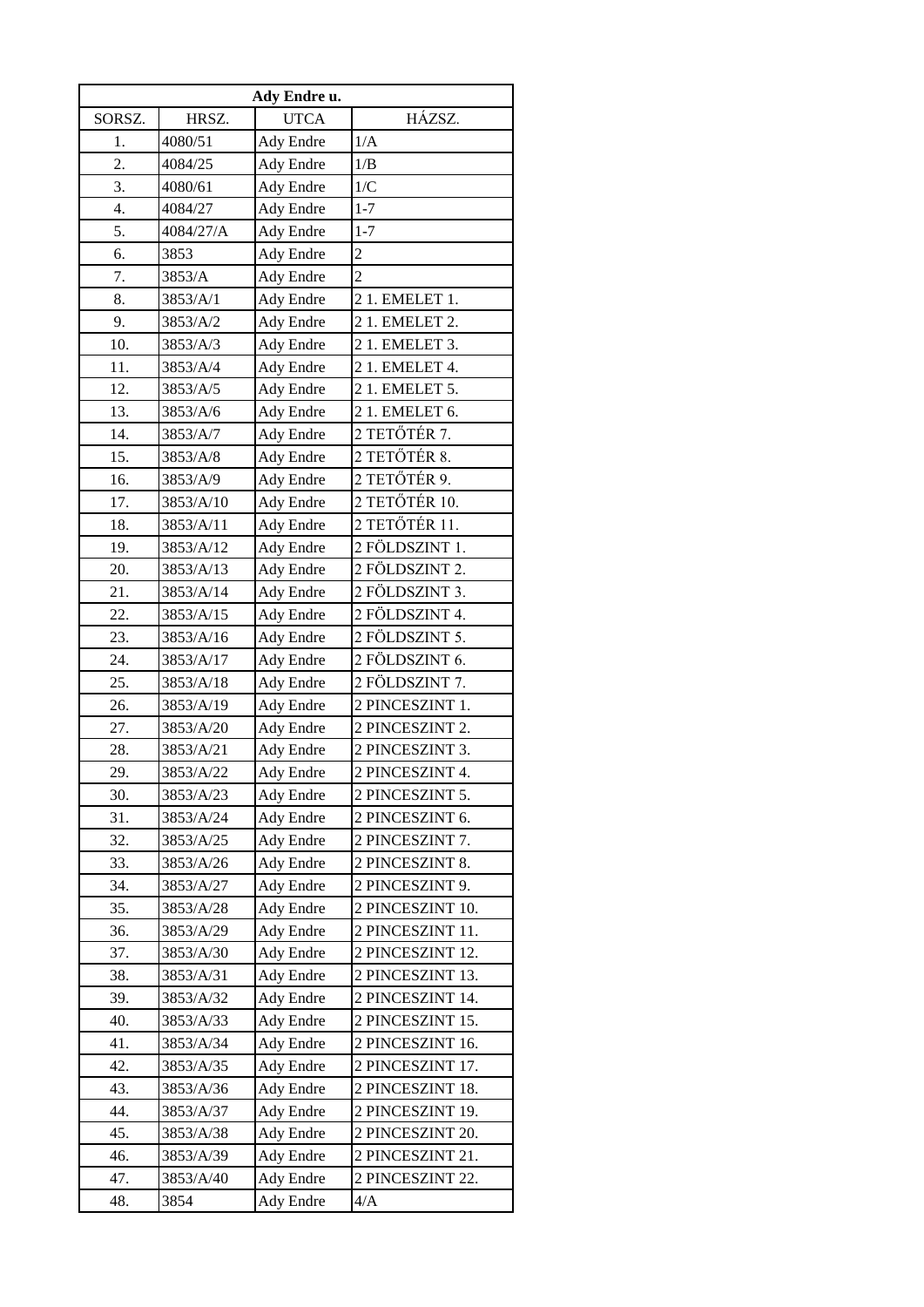| 49. | 3855         | Ady Endre        | $\overline{4}$   |
|-----|--------------|------------------|------------------|
| 50. | 3856         | Ady Endre        | 6                |
| 51. | 3857         | Ady Endre        | 8                |
| 52. | 4084/28      | Ady Endre        | 9                |
| 53. | 4084/28/A    | Ady Endre        | 9                |
| 54. | 3859         | Ady Endre        | 10               |
| 55. | 4084/29      | Ady Endre        | 11               |
| 56. | 4084/29/A    | Ady Endre        | 11               |
| 57. | 4084/29/A/1  | Ady Endre        | 11 1. EMELET 1.  |
| 58. | 4084/29/A/2  | Ady Endre        | 11 1. EMELET 2.  |
| 59. | 4084/29/A/3  | Ady Endre        | 11 1. EMELET 3.  |
| 60. | 4084/29/A/4  | Ady Endre        | 11 1. EMELET 4.  |
| 61. | 4084/29/A/5  | Ady Endre        | 11 1. EMELET 5.  |
| 62. | 4084/29/A/6  | Ady Endre        | 11 1. EMELET 6.  |
| 63. | 4084/29/A/7  | Ady Endre        | 11 2. EMELET 7.  |
| 64. | 4084/29/A/8  | Ady Endre        | 11 2. EMELET 8.  |
| 65. | 4084/29/A/9  | Ady Endre        | 11 2. EMELET 9.  |
| 66. | 4084/29/A/10 | Ady Endre        | 11 2. EMELET 10. |
| 67. | 4084/29/A/11 | Ady Endre        | 11 2. EMELET 11. |
| 68. | 4084/29/A/12 | Ady Endre        | 11 2. EMELET 12. |
| 69. | 4084/29/A/13 | Ady Endre        | 11 3. EMELET 13. |
| 70. | 4084/29/A/14 | Ady Endre        | 11 3. EMELET 14. |
| 71. | 4084/29/A/15 | Ady Endre        | 11 3. EMELET 15. |
| 72. | 4084/29/A/16 | Ady Endre        | 11 3. EMELET 16. |
| 73. | 4084/29/A/17 | Ady Endre        | 11 3. EMELET 17. |
| 74. | 4084/29/A/18 | Ady Endre        | 11 3. EMELET 18. |
| 75. | 4084/29/A/19 | Ady Endre        | 11 4. EMELET 19. |
| 76. | 4084/29/A/20 | Ady Endre        | 11 4. EMELET 20. |
| 77. | 4084/29/A/21 | Ady Endre        | 11 4. EMELET 21. |
| 78. | 4084/29/A/22 | Ady Endre        | 11 4. EMELET 22. |
| 79. | 4084/29/A/23 | Ady Endre        | 11 4. EMELET 23. |
| 80. | 4084/29/A/24 | <b>Ady Endre</b> | 11 4. EMELET 24. |
| 81. | 4084/29/A/25 | Ady Endre        | 11 4. EMELET 25. |
| 82. | 4084/29/A/26 | <b>Ady Endre</b> | 11 FÖLDSZINT 1.  |
| 83. | 4084/29/A/27 | Ady Endre        | 11 FÖLDSZINT 2.  |
| 84. | 4084/29/A/28 | Ady Endre        | 11 FÖLDSZINT 3.  |
| 85. | 4084/29/A/29 | Ady Endre        | 11 FÖLDSZINT 4.  |
| 86. | 4084/29/A/30 | Ady Endre        | 11 FÖLDSZINT 5.  |
| 87. | 4084/29/A/31 | Ady Endre        | 11 FÖLDSZINT 6.  |
| 88. | 4084/29/A/32 | Ady Endre        | 11 FÖLDSZINT 7.  |
| 89. | 4084/29/A/33 | Ady Endre        | 11 FÖLDSZINT 8.  |
| 90. | 4084/29/A/34 | Ady Endre        | 11 FÖLDSZINT 9.  |
| 91. | 4084/29/A/35 | Ady Endre        | 11 FÖLDSZINT 10. |
| 92. | 4084/29/A/36 | Ady Endre        | 11 FÖLDSZINT 11. |
| 93. | 4084/29/A/37 | Ady Endre        | 11 FÖLDSZINT 12. |
| 94. | 4084/29/A/38 | <b>Ady Endre</b> | 11 FÖLDSZINT 13. |
| 95. | 4084/29/A/39 | Ady Endre        | 11 FÖLDSZINT 14. |
| 96. | 4084/29/A/40 | Ady Endre        | 11 FÖLDSZINT 15. |
|     |              |                  |                  |
| 97. | 4084/29/A/41 | Ady Endre        | 11 FÖLDSZINT 16. |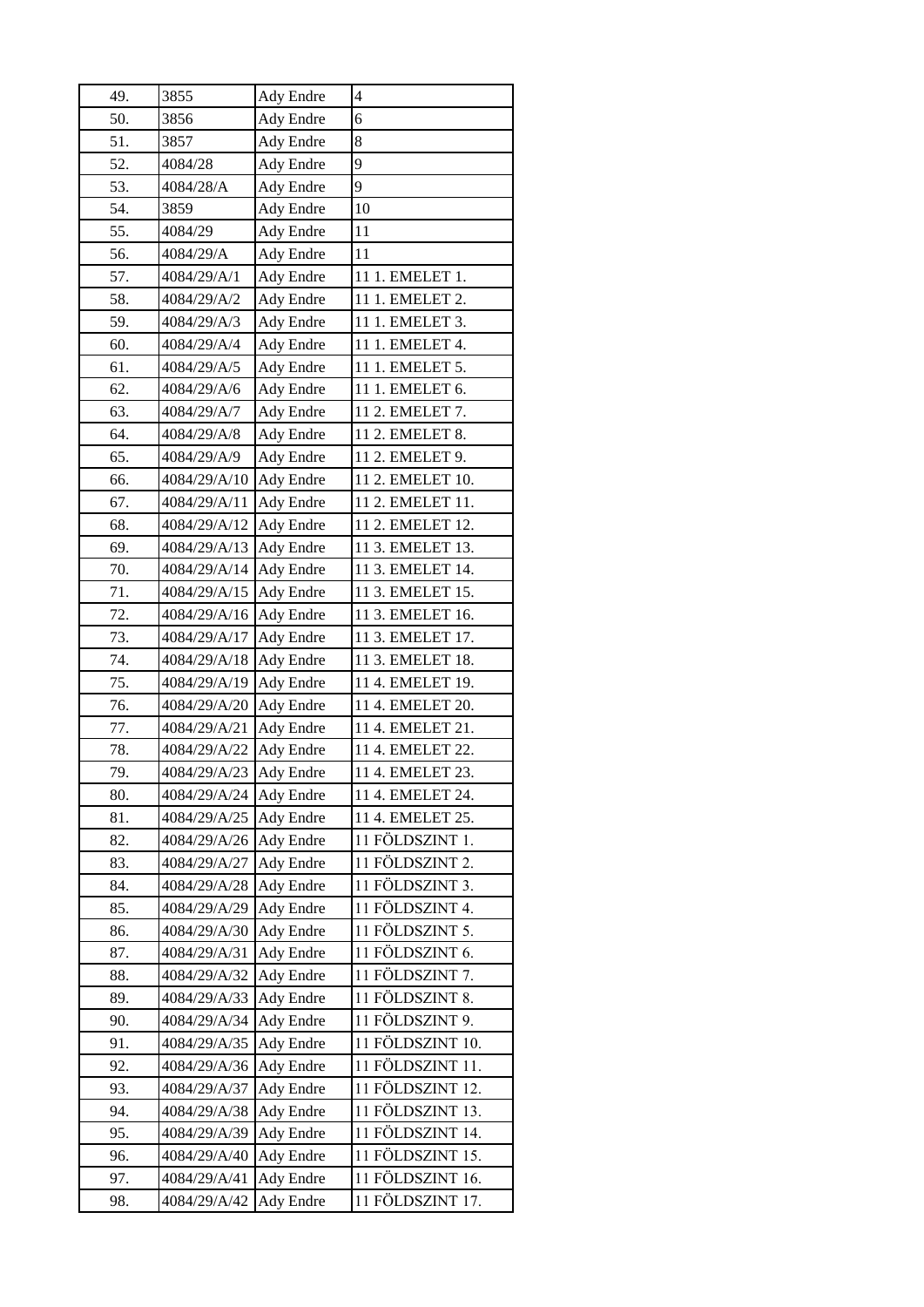| 99.  | 4084/29/A/43 Ady Endre |                  | 11 PINCESZINT 1.     |
|------|------------------------|------------------|----------------------|
| 100. | 4084/29/A/44           | Ady Endre        | 11 PINCESZINT 2.     |
| 101. | 4084/29/A/45           | Ady Endre        | 11 PINCESZINT 3.     |
| 102. | 4084/29/A/46           | Ady Endre        | 11 PINCESZINT 4.     |
| 103. | 4084/29/A/47           | Ady Endre        | 11 PINCESZINT 5-6.   |
| 104. | 4084/29/A/48           | <b>Ady Endre</b> | 11 PINCESZINT 7-8.   |
| 105. | 4084/29/A/49           | Ady Endre        | 11 PINCESZINT 9-10.  |
| 106. | 4084/29/A/50           | Ady Endre        | 11 PINCESZINT 11-12. |
| 107. | 4084/29/A/51           | Ady Endre        | 11 PINCESZINT 13-14. |
| 108. | 4084/29/A/52           | Ady Endre        | 11 PINCESZINT 15.    |
| 109. | 4084/29/A/53           | Ady Endre        | 11 PINCESZINT 16.    |
| 110. | 4084/29/A/54           | Ady Endre        | 11 PINCESZINT 17.    |
| 111. | 4084/29/A/55           | Ady Endre        | 11 PINCESZINT 18.    |
| 112. | 3860                   | Ady Endre        | 12                   |
| 113. | 4080/41                | Ady Endre        | 13-27                |
| 114. | 4080/41/A              | Ady Endre        | 13-27                |
| 115. | 4080/54                | Ady Endre        | 13/B                 |
| 116. | 4080/55                | Ady Endre        | 13/A                 |
| 117. | 3895                   | Ady Endre        | 14                   |
| 118. | 3894                   | Ady Endre        | 16                   |
| 119. | 3893                   | Ady Endre        | 16/A                 |
| 120. | 2892/2                 | Ady Endre        | 18                   |
| 121. | 3892/1                 | Ady Endre        | 18/A                 |
| 122. | 3891/1                 | Ady Endre        | 20                   |
| 123. | 3891/2                 | Ady Endre        | 20/A                 |
| 124. | 3887                   | Ady Endre        | 22                   |
| 125. | 3886                   | Ady Endre        | 24                   |
| 126. | 3885                   | Ady Endre        | 26                   |
| 127. | 3884                   | Ady Endre        | 28                   |
| 128. | 3883                   | Ady Endre        | 30                   |
| 129. | 3882                   | Ady Endre        | 32                   |
| 130. | 3880                   | Ady Endre        | 34                   |
| 131. | 3880/A                 | Ady Endre        | 34                   |
| 132. | 3880/A/1               | Ady Endre        | 34/D                 |
| 133. | 3880/A/2               | Ady Endre        | 34/C                 |
| 134. | 3880/A/3               | Ady Endre        | 34/B                 |
| 135. | 3880/A/4               | <b>Ady Endre</b> | 34/A                 |
| 136. | 3880/B                 | Ady Endre        | 34                   |
| 137. | 3880/B/1               | Ady Endre        | 34/D                 |
| 138. | 3880/B/2               | Ady Endre        | 34/C                 |
| 139. | 3880/B/3               | Ady Endre        | 34/B                 |
| 140. | 3880/B/4               | Ady Endre        | 34/A                 |
| 141. | 4078                   | Ady Endre        | 35                   |
| 142. | 3881                   | Ady Endre        | 36                   |
| 143. | 3881/A                 | Ady Endre        | 36                   |
| 144. | 3881/A/1               | Ady Endre        | 36/E                 |
| 145. | 3881/A/2               | Ady Endre        | 36/D                 |
| 146. | 3881/A/3               | Ady Endre        | 36/C                 |
| 147. | 3881/A/4               | Ady Endre        | 36/B                 |
|      |                        |                  |                      |